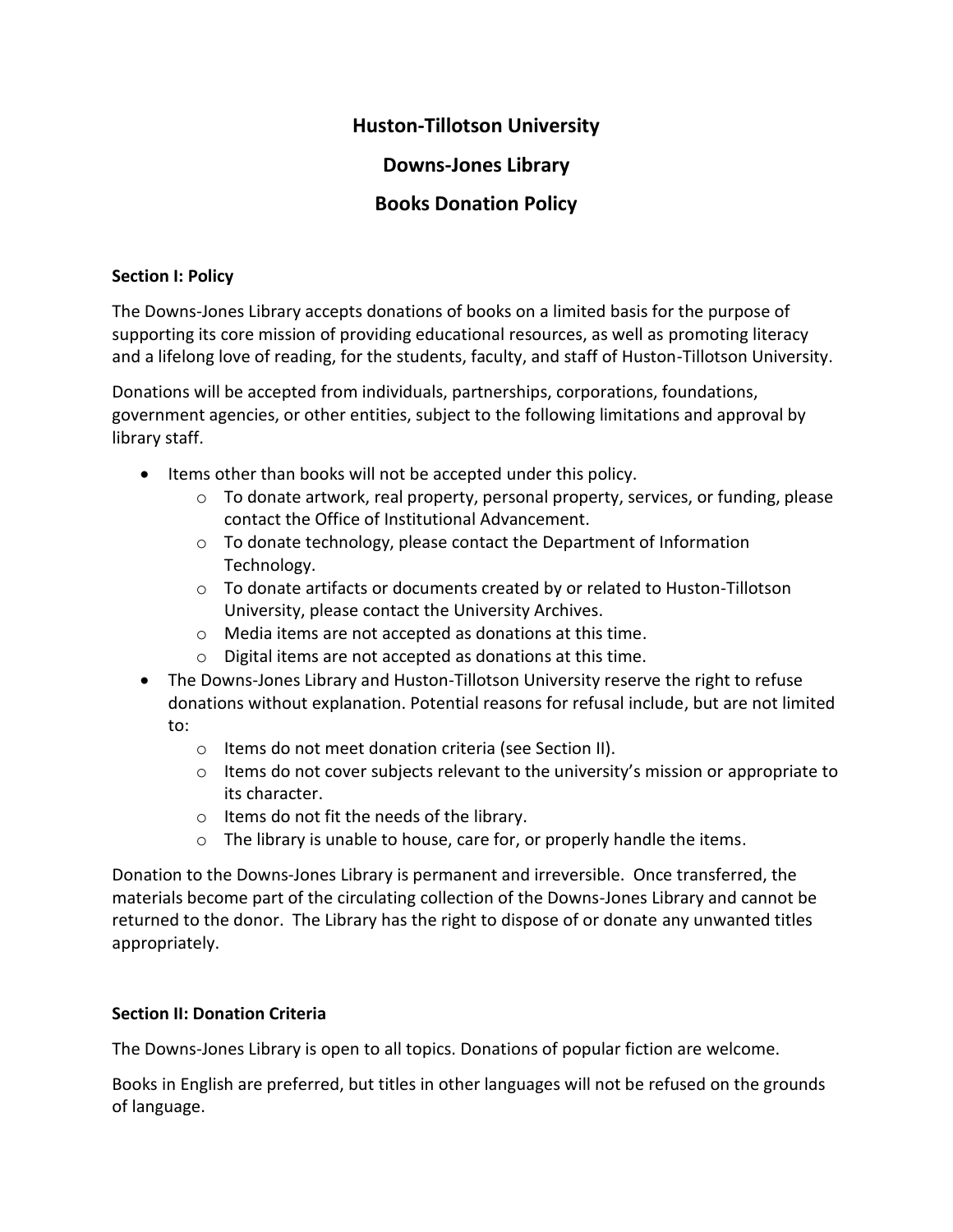Please assess the books you would like to donate using the following conditions:

- Are they RECENT? Books published after 2000 AD are more likely to be useful to our students and faculty. Books from 2010 AD and later are preferred.
- Are they CLEAN? Books in "Very Good", "Like New", and "New" conditions<sup>1</sup> will be accepted.
	- o Very Good: Item may have minor cosmetic defects (such as marks, wears, cuts, bends, or crushes) on the cover, spine, pages, or dust cover, but remains clean and structurally intact. Item may contain remainder marks on outside edges.
	- $\circ$  Like New: Item has few or no minor cosmetic defects (such as marks, wears, cuts, bends, or crushes) on the cover, spine, pages, or dust cover. Item may contain remainder marks on outside edges.
	- $\circ$  New: Brand-new, never read, or read once without damage. An unmarked copy in pristine condition.
- Are they INTACT? Books with structural damage (torn or yellowed pages, warped or broken spines, damaged covers) will not be accepted. Hardcovers must include their dust jackets.

We do not accept:

- Mass market paperbacks
- Individual issues of comic books or zines
- Damaged books
- Magazines
- Newspapers
- Workbooks, consumables, and other single-use books designed to be written in
- Stationery
- Pamphlets, flyers, and other ephemera
- More than three copies of the same book
- Books requiring conservation or care
- eBooks and other digital media

Donating a textbook? Please contact the Technical Services Librarian at [library@htu.edu](mailto:library@htu.edu) to ask about textbook criteria.

### **Section III: Donation Procedures**

- 1. Consider the guidelines above.
- 2. If your books meet our criteria, email [library@htu.edu](mailto:library@htu.edu) to tell our Technical Services Librarian that you would like to donate.
	- a. Let us know approximately how many books are in the collection and what overall condition they are in.

<sup>&</sup>lt;sup>1</sup> Definitions adapted from the Amazon Seller Central definitions for "Condition guidelines: Books" for the United States.